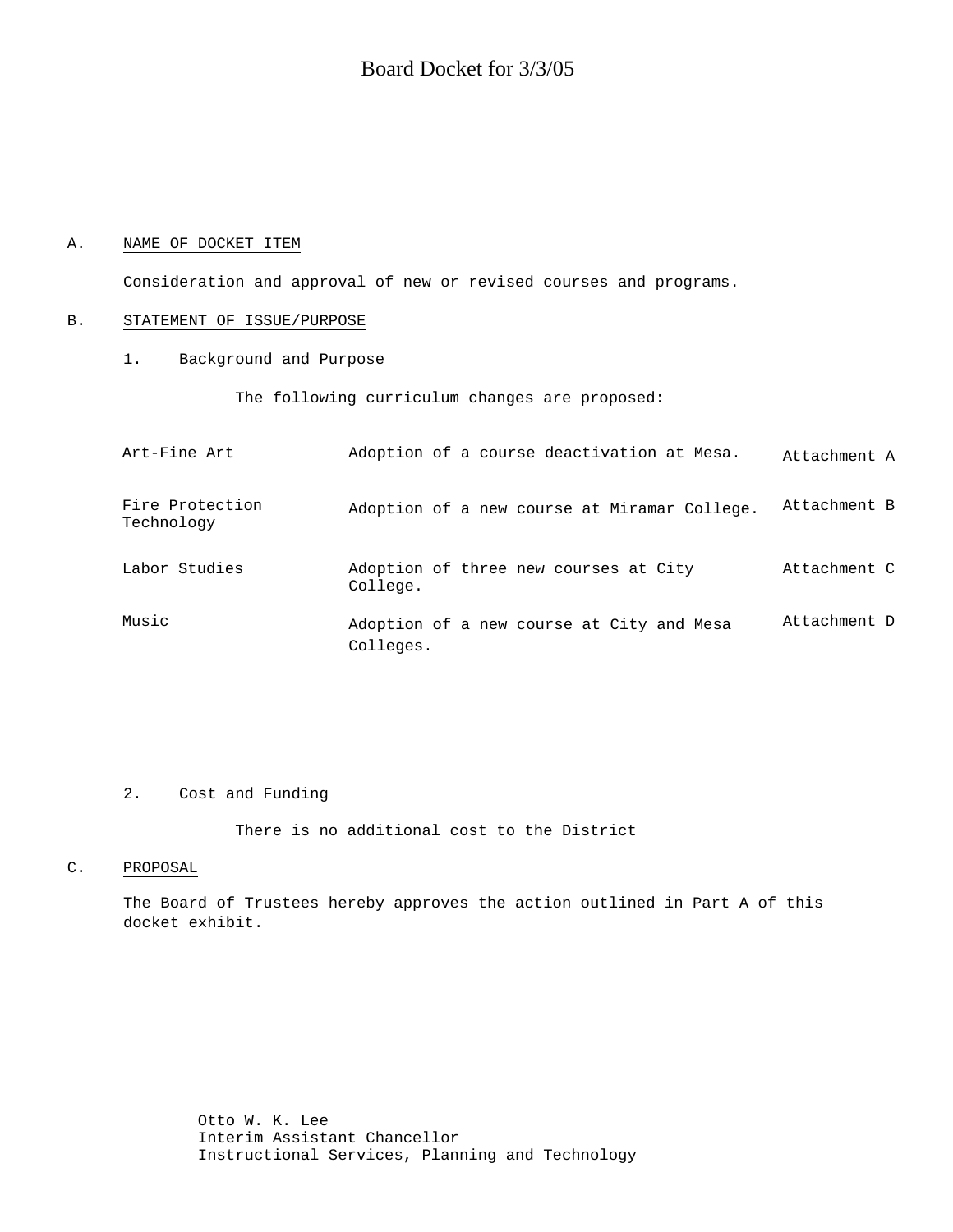# **ACTION**

Adoption of course deactivation-not at any College.

Proposed course deactivation:

# **197C Handbuilding Ceramics III**

**1.5 hours lecture, 4.5 hours lab, 3 units Letter Grade or Credit/No Credit Option** This course offers the student an opportunity to select one or two areas of special interest in handbuilding and then to concentrate on those areas for the whole semester. (FT) Associate Degree Credit & transfer to CSU and/or private colleges and universities. UC Transfer Course List.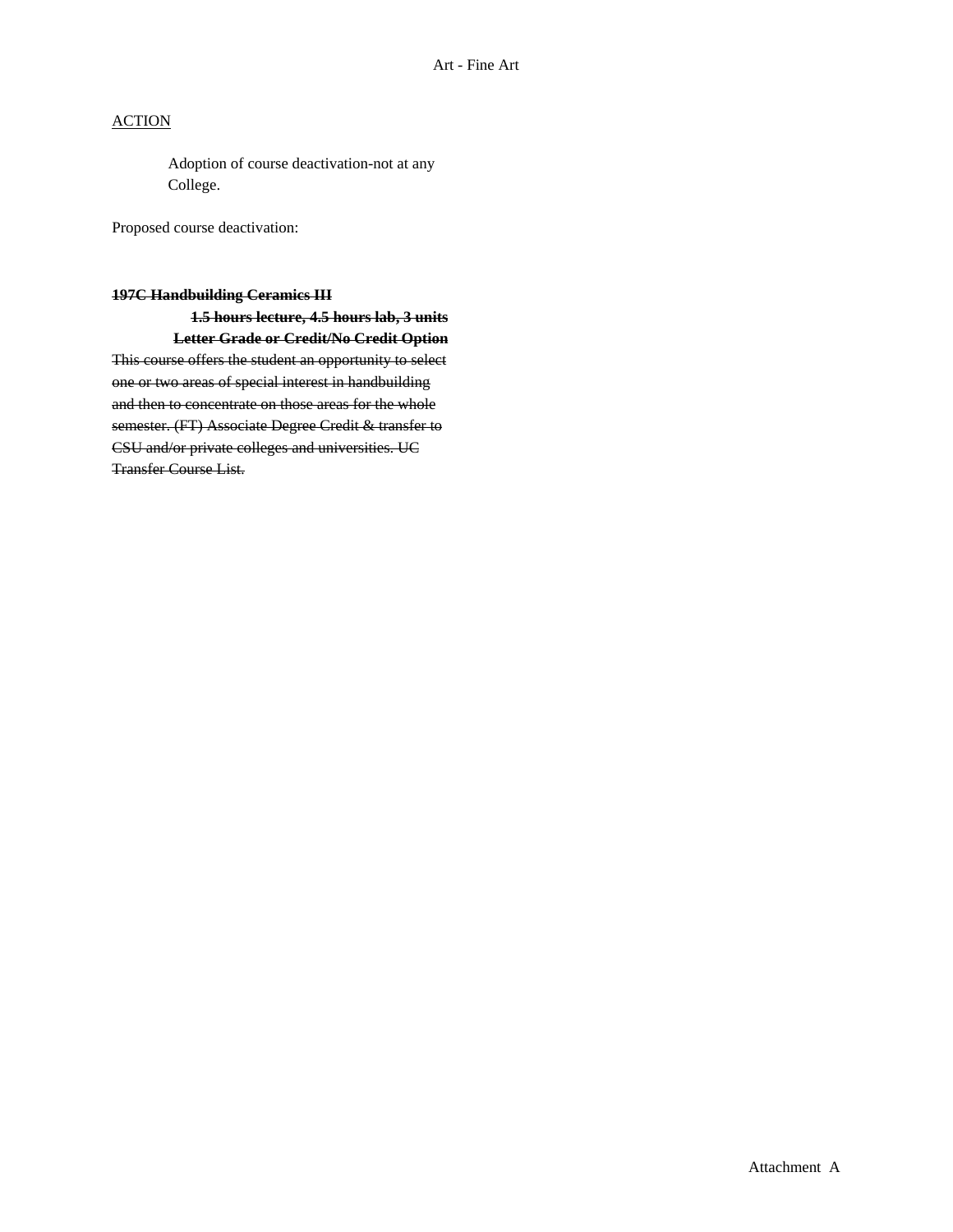# PROGRAM REVIEW

Pursuant to Section 78016 of the Education Code, following is a program review summary:

| A Labor Market <sup>1</sup> :   | It is estimated that 3,037 persons are employed in San Diego County<br>in Fire Protection Technology related jobs. Approximately 580 jobs<br>are expected in the county between 2004 and 2006. |
|---------------------------------|------------------------------------------------------------------------------------------------------------------------------------------------------------------------------------------------|
| B. Duplication <sup>2</sup> :   | Fire Technology/Basic Fire Academy is offered at Imperial Valley,<br>Miramar, Palomar, and Southwestern Colleges.                                                                              |
| C. Effectiveness <sup>3</sup> : | District college enrollment is estimated at 2,216 students.                                                                                                                                    |

<sup>1</sup> Information was obtained from California Employment Development Department Table 2, San Diego County TOP Projections, 1999-2006.

 $2$  Information was obtained by the San Diego and Imperial Counties Community Colleges Association (SDICCCA).

<sup>3</sup> Information was obtained from the Vocational Education Data Systems (VEDS) Report, 2001-02.

# ACTION

Adoption of new course at Miramar.

Proposed new course:

## **250 Structure Collapse Technician 12 hours lecture (total), 51 hours lab (total), 1.5 units Grade Only**

*Advisory:* English 51 and English 56 and Mathematics 32, each with a grade of "C" or better, or equivalent, or Assessment Skill Levels W5 and R5 and M20.

This Federal Emergency Management Agency (FEMA) Structure Collapse Technician course prepares firefighters and other rescue personnel to perform search and rescue at collapsed structure incidents. Through lecture and handson manipulative lessons, this class covers safety issues, structural engineering systems, interior and exterior shoring systems, moving and lifting of heavy objects, and breaking, breaching, and burning operations. (FT) Associate Degree Credit only and not Transferable.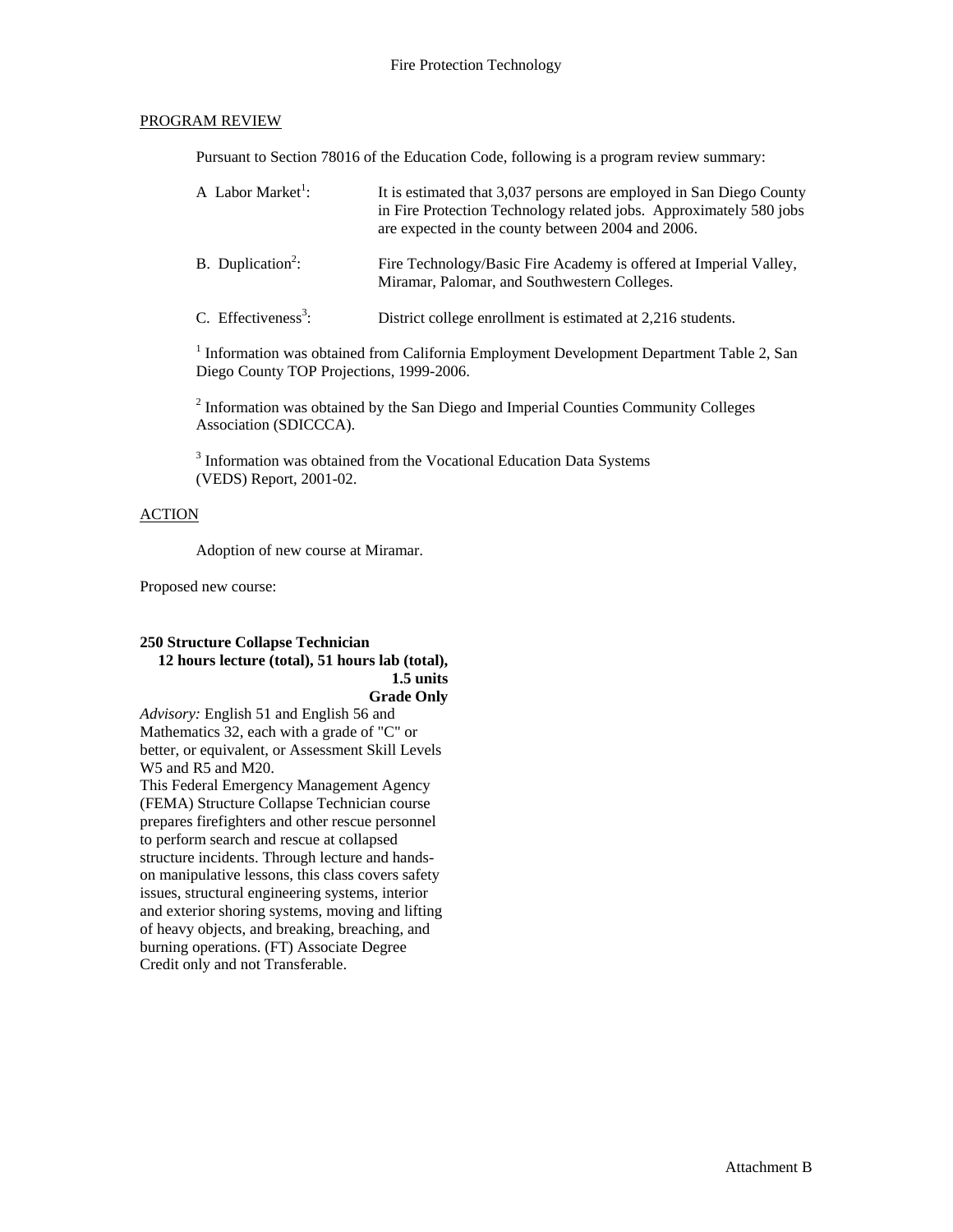# **ACTION**

Adoption of a three new courses City College.

Proposed new courses at City:

# **122A Shop Steward, Level I**

 **1 hours lecture, 0 hours lab, 1 unit Letter Grade or Credit/No Credit Option**  *Advisory:* English 51 and English 56 with a grade of "C" or better, or equivalent, or Assessment Skill Levels W5 and R5.

This hands-on course covers the rights and responsibilities of shop stewards. It emphasizes development of communication and informal problem-solving skills, investigation and preparation of grievances, and interpreting and explaining the contract for members. The class addresses the current or past concerns and issues that students deal with in their workplace. This course is designed for shop stewards, union members, and employees who want to learn basic workplace rights and problem-solving skills. (FT) Associate Degree Credit & transfer to CSU and/or private colleges and universities

## **122B Shop Steward, Level II 1 hours lecture, 0 hours lab, 1 unit Letter Grade or Credit/No Credit Option**

*Advisory:* English 51 and English 56 with a grade of "C" or better, or equivalent, or Assessment Skill Levels W5 and R5.

The course covers skills and knowledge needed for more advanced shop steward responsibilities, such as recruiting new members, providing new member orientations, and educating members on political and workplace issues. It focuses on organizing members to address workplace issues as a group, helping with contract negotiations, and developing the communication and interpersonal skills to deal with difficult individuals. This course is designed for shop stewards, union members, and employees who want to have a leadership role in their union or place of employment. (FT) Associate Degree Credit & transfer to CSU and/or private colleges and universities

# **123A Occupational Safety and Health 1.5 hours lecture, 0 hours lab, 1.5 units Letter Grade or Credit/No Credit Option**

*Advisory:* English 51 and English 56 with a grade of "C" or better, or equivalent, or Assessment Skill Levels W5 and R5.

This hands-on course studies the relationship between work and health through a variety of perspectives, beginning with the history of workplace injury, illness and death in the United States. Students learn the Occupational Safety and Health legislation and its implementation at the federal and state level as well as employer and employee rights and responsibilities; the elements of a successful injury and illness prevention program in the workplace; and how to identify and evaluate hazards and control measures. Students apply the topics covered in the course to problem-solving based on workplace experience and case studies. This course is intended for students who are employees and/or union members interested in improving workplace health and safety. (This class may be offered in English or Spanish.) (FT) Associate Degree Credit & transfer to CSU and/or private colleges and universities